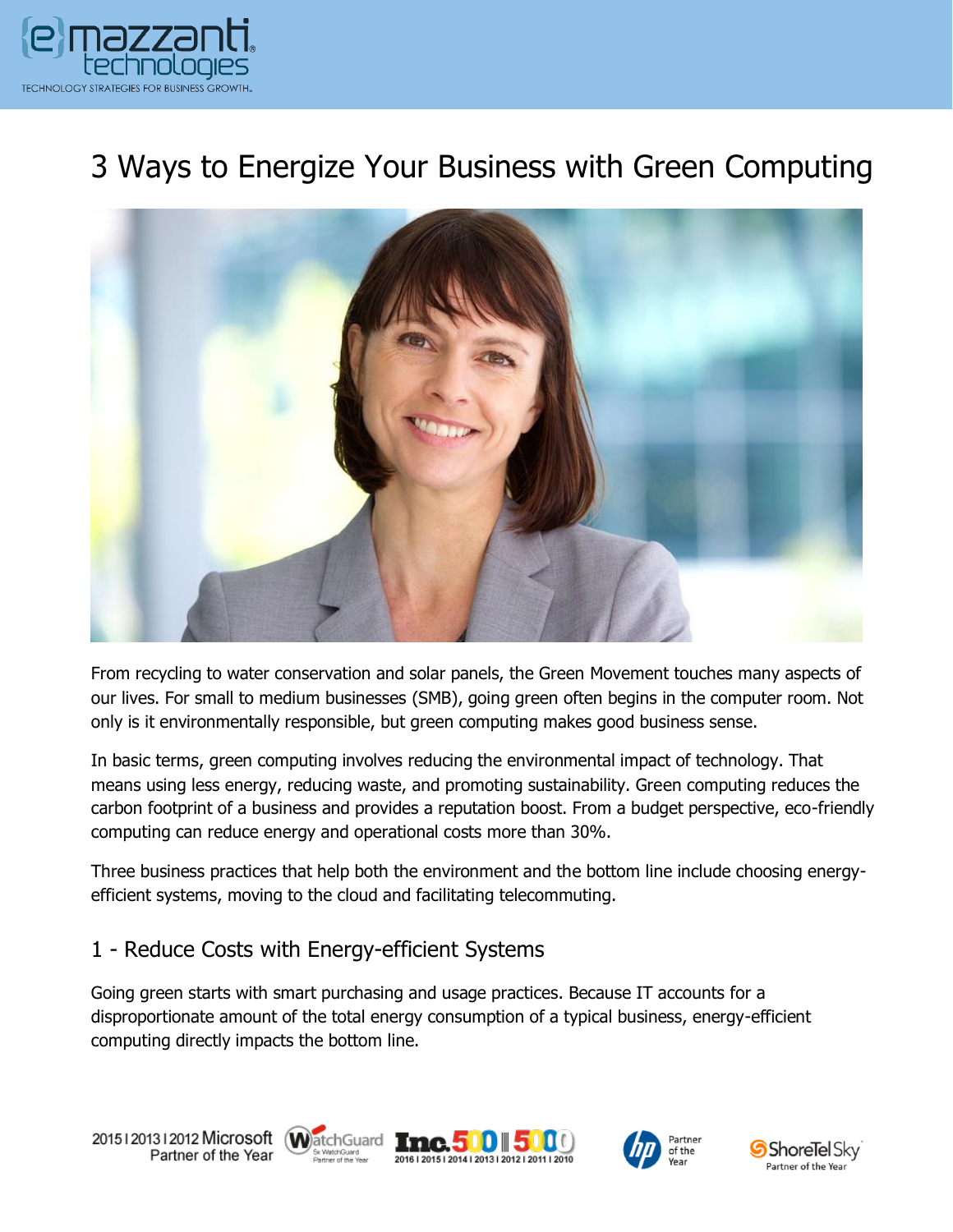Keep in mind a few essential tips:

- **Energy certification** Purchase devices that are Energy Star and EPEAT certified.
- **Power management options** Make sure devices come with power management options enabled. Sleep mode significantly reduces energy usage. Using hibernation mode or turning the hardware off ensures that the system consumes no power.
- **Protect against malware** Online threats often consume heavy processing resources, increasing the power used by your computer, even before you become aware of the problem. Invest in proven anti-malware services.
- **Recycling programs**  At the end of device life, take advantage of recycling programs like those sponsored by both Microsoft and HP.
- **Virtualization**  Reduce operating costs and improve server utilization with [virtualized servers.](https://www.emazzanti.net/how-can-virtualization-save-your-business/)



#### 2 – Sustain Profits and the Environment with Cloud Computing

For small businesses, maintaining a full IT solution in-house incurs significant cost, from personnel to servers and system maintenance. Servers alone consume large amounts of energy and often operate far below capacity.

Migrating to [cloud computing](https://www.emazzanti.net/services/cloud-services/) often allows organizations to reduce both budget and power usage. Without the need to maintain costly server rooms, companies can focus their resources more effectively. In addition, the scalable nature of cloud computing allows organizations flexibility in designing a solution to expand with company growth.